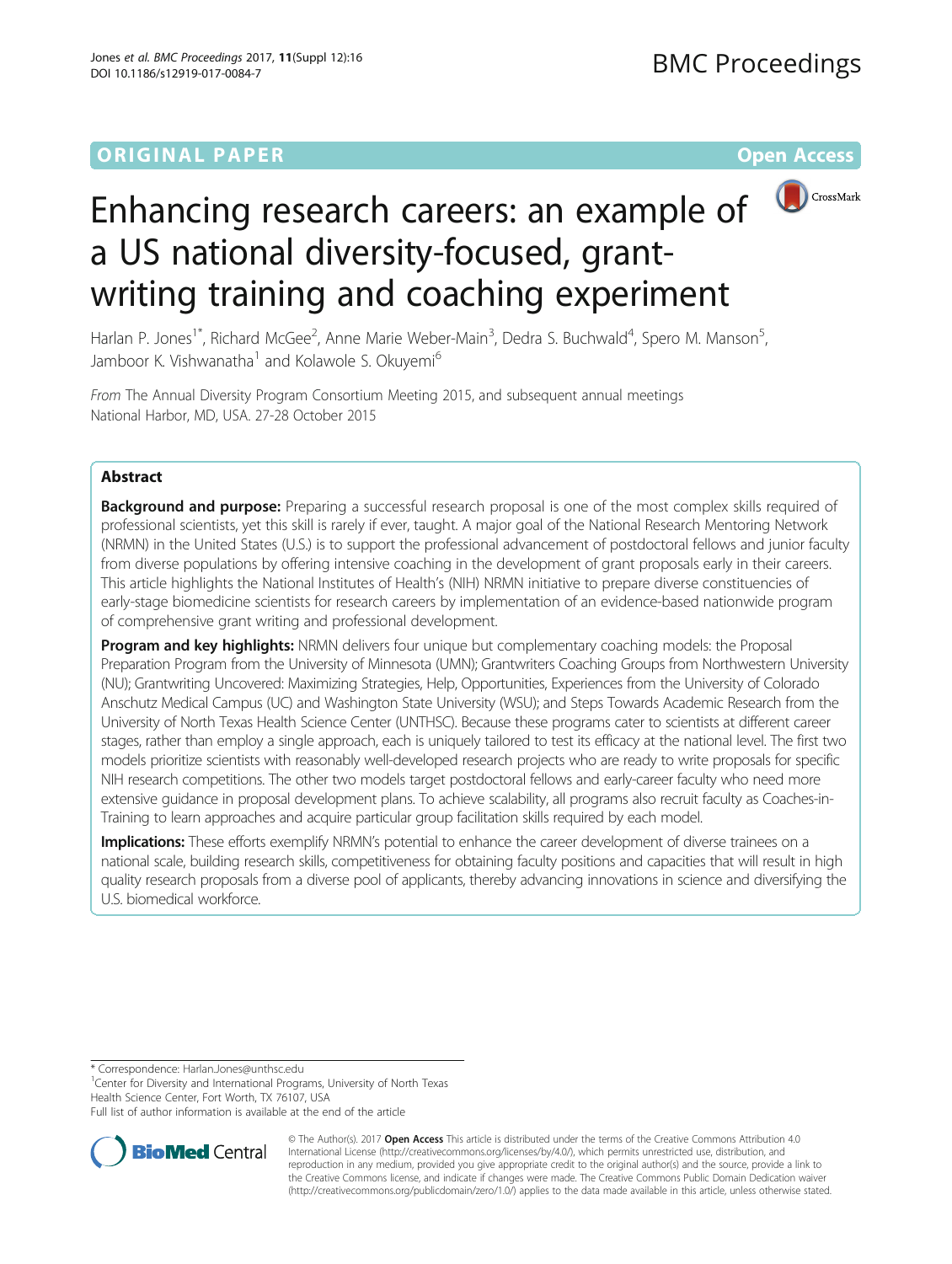## Introduction

Specific demographic groups defined by NIH are underrepresented in biomedical science careers in the U.S. [[1, 2](#page-9-0)]. These groups include African Americans, Hispanics or Latinos, American Indians and Alaska Natives, Native Hawaiians and other Pacific Islanders, people with disabilities, and additional socially and economically disadvantaged populations. A high priority for NRMN is to enhance the number of faculty from diverse underrepresented groups who remain in the research workforce and advance in academic positions. This need is reflected in the latest statistics on the drop off in representation of URM populations at each of the key career stages. According to National Science Foundation's report on Women, Minorities and Persons with Disabilities in Science and Engineering, 109,520 biological science bachelor's degrees were awarded in the 2014. Hispanics or Latinos accounted for 11,552, 7663 to Black or African American, 269 to Native or Other Pacific Islander and 193 to American Indian or Alaska Native, compared to 63,320 Whites. A further discordance was reported in the number doctorate recipients in the biological sciences. The number of doctorates earned in the biological sciences in 2014 was 4067 for Whites, Hispanic or Latino 379, American Indian or Alaska Native 16, and 271 for Black or African American. Data on Native or Other Pacific Islander was either suppressed based on confidentiality or reliability [\[3](#page-9-0)]. An analysis of faculty diversity in top-funded U.S. Science, Technology, Engineering, Mathematics and Medical (STEMM) departments reveals that, in addition to the production of a very small diverse doctorate pool, even this limited diversity is not reflected in the faculty of biomedical and medical departments [[4\]](#page-9-0). Moreover, faculty diversity by academic rank and race is further reflected in the disparity among underrepresented minority (URM) populations in the research workforce (Table 1).

Career advancement for most research faculty is measured by their ability to obtain external funding support. This situation is particularly critical for tenure-track faculty, for whom the acquisition of NIH-level funding is often a requirement for promotion and tenure. One might argue therefore, that underrepresentation at the faculty level is likely further exacerbated by the discrepancy in rates of NIH funded research awards. In 2011, Ginther and colleagues confirmed a long-suspected

Table 1 Percent of biology faculty by rank and race

|                                      |  |  | White Asian Black Hispanic American Indian |
|--------------------------------------|--|--|--------------------------------------------|
| Assistant Professor 16.3 3.2 0.3 0.8 |  |  |                                            |
| Associate Professor 19.4 1.8 0.3 0.3 |  |  | 01                                         |
| Full Professor 53.2 3.1 0.4 0.8      |  |  |                                            |

A National Analysis of Minorities in Science and Engineering Faculties at Research Universities, Dr. Donna J. Nelson, Norman and OK. October, 2007

disparity between racial minority groups and their White counterparts in terms of receipt of NIH research funding [[5\]](#page-9-0). In 2016, Dr. Hannah Valentine, Chief Officer for Scientific Workforce Diversity at NIH, presented her "Analysis of African American Application Outcomes and Next Steps" at the 112th Meeting of the Advisory Committee to the Director of the NIH [[6](#page-9-0)]. Dr. Valentine reviewed the recent success rates provided in the 2016 Office of Extramural Research Report, which found no improvement in success among African Americans compared to White applicants for NIH's premier grant awards (e.g. 5-year research grants termed "R01") between 2010 and 2015. During this period, African Americans represented only 1.5% of the total applicant pool, and among proposals submitted by African Americans, a lower percentage were discussed, scored, or resubmitted than among White applicants. This report identified a robust, sustained commitment to mentoring and coaching as a significant determinant of success in obtaining grant awards. Upholding and implementing accountability to this commitment on a national level is a primary goal of the NRMN.

One component of NRMN is the professional development of mentees and coaches. To this end, NRMN delivers four complementary coaching models: The Proposal Preparation Program (NRMN-P3) at the University of Minnesota (UMN), Grantwriters Coaching Groups at Northwestern University (NU), Grantwriting Uncovered: Maximizing Strategies, Help, Opportunities, Experiences (GUMSHOE) at the University of Colorado Anschutz Medical Campus (UC) and Washington State University (WSU), and Steps Towards Academic Research (NRMN-STAR) at the University of North Texas Health Science Center (UNTHSC). The following sections detail the creation and national dissemination of these intensive grant writing and coaching programs. Each is designed to provide diverse postdoctoral researchers and early-career faculty investigators with substantive innovative training and specialized mentorship to support the development of high-quality research proposals.

#### The NRMN approach to grant-training

Crafting successful research proposals is among the most daunting and complicated skills to master, one that most investigators struggle to acquire and hone during the initial years of their academic appointments. Mentors can be valuable resources in modeling grant writing practices. However, many junior faculty do not have access to mentors with enough time to work with them to develop this essential competency; moreover, the degree to which mentors can or do teach grant writing skills is extremely variable.

In the past, NIH has tried to address this problem by providing grant writing workshops and other short-term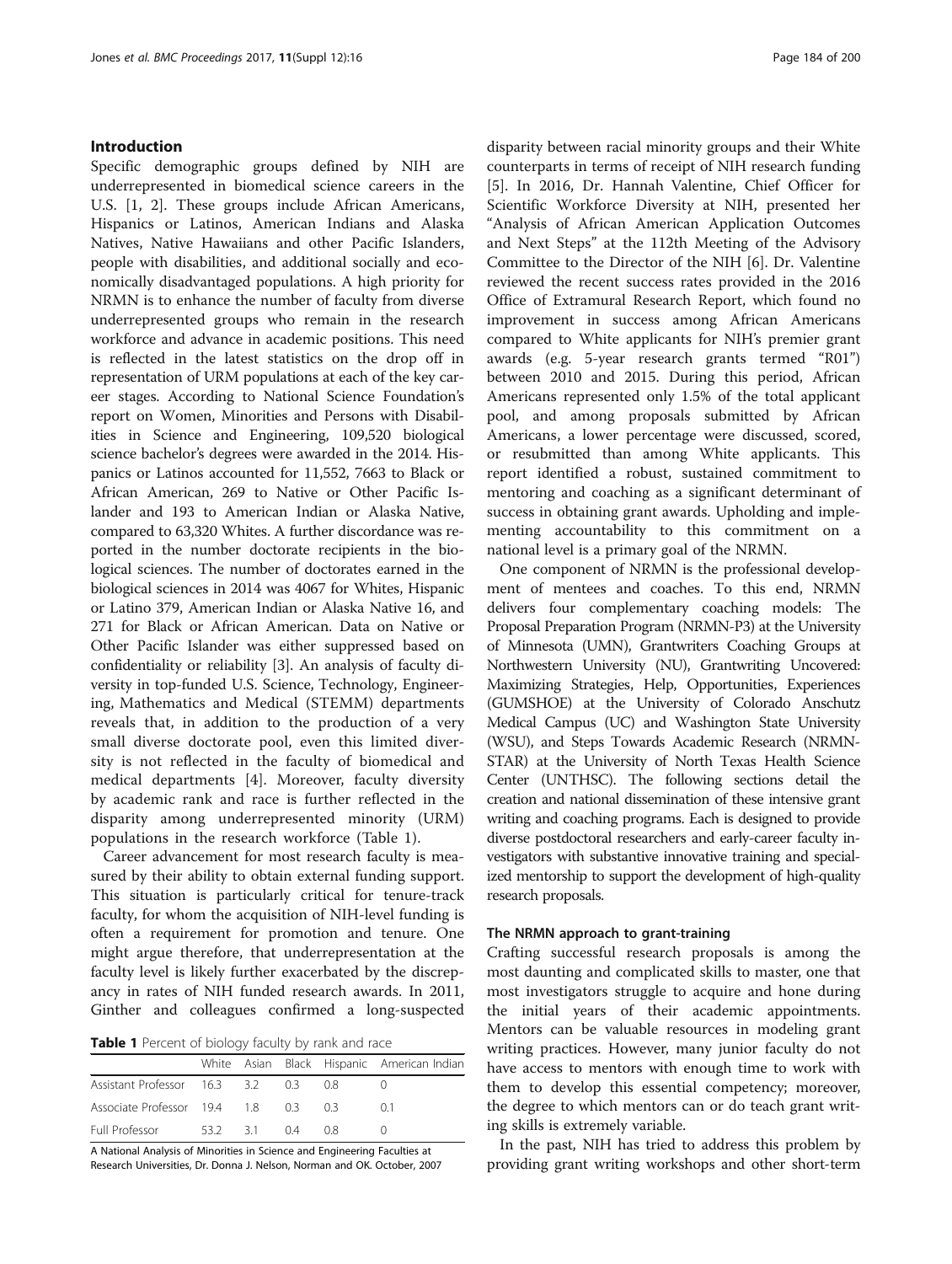professional development opportunities to early-career investigators. Many grant writing programs offer seminars; and some provide structured curricula spanning one or 2 days. However, the design and preparation of competitive research proposals require months of effort and iterative feedback from funded scientists, and grant writing skills often vary by career stage. This is particularly relevant for URM scientists who often have greater need for such development due to limited access where they are trained as well as poor resources to which they can connect [[7](#page-9-0)–[9](#page-9-0)]. Thus, acquisition of the necessary skills is subject to individual as well as environmental factors (e.g., grant writing experience, specialized consultation, access to instrumental resources, institutional support, adequate release time), and it requires a substantial investment of time. Accordingly, NRMN has intentionally built on the success four distinct but complementary programs designed to reach mentees at multiple levels of learning and career stages, offering mentees a tailored suite of programs. This unique and innovative model tests the ability to provide a multi- layered approach to professional development which can support a much larger number of mentees at each career stage and to a broader extent impact diverse constituencies that can support a sense of responsibility to a historically underrepresented demographic of the next generation of scientists.

Achieving a diversified biomedical research workforce requires grant writing and professional development activities with proven success on a national scale. A key innovation of the four NRMN programs is their integration of a "Coaches-in-Training" approach to expand their reach. There are very few studies of intensive interventions like career coaching in grant writing and professional development [[10](#page-9-0)–[12](#page-9-0)]. This feature involves "grantsmanship coaches," a term used by NRMN to define a special subset of mentors: scientists with in-depth knowledge of their field and mentoring best practices as well as success in acquiring research awards. Notably, coaches must be motivated and committed to develop the skills of trainees from diverse populations. Coachesin-Training refine their mentoring skills by participating in one of the four NRMN programs. They apply their well-practiced expertise in effective proposal writing (predominantly for NIH grant competitions) to provide tailored feedback on multiple iterations of mentees' grant applications over a period of 2–12 months. Trainees also have access to advisors who can provide assistance related to their academic discipline and specialized research-based methodologies. NRMN expects new coaches to be ready either to lead their own coaching groups (with assistance as needed from the NRMN) or to work in collaboration with existing NRMN coaches. The overarching contribution is to make these coaching models accessible to postdoctoral fellows and early-stage investigators from diverse backgrounds, especially those whose home institutions do not offer intensive professional development. The NRMN coaching model is designed to complement, not to replace, the mentoring and guidance individuals may already receive in their departments and disciplines. However, an additional impact is also envisioned to provide the opportunity for faculty that become trained Coaches to return to their home institutions with the ability to create similar NRMN coaching and grant training.

#### The specific training programs

Each of the four programs grew out of proven success in training early-stage investigators in grant writing and professional development at its home institution from which NRMN adopted a core of shared elements and unique practices from each in the creation of an inclusive approach to grant training. NIH supports a wide variety of designated research-related programs specified by project type, investigator initiated, budget allowed, length of research program and other additional criteria [[13\]](#page-9-0). Two programs (NRMN-P3 at UMN and Grant Writers Coaching Groups at NU) enlist scientists with reasonably well-developed research projects who are ready to write K or R proposals, two of the main types of NIH research programs for funding. Skilled faculty coaches and peers identified by NRMN provide feedback on drafts of proposal sections over three to 5 months. The other two programs [\[14](#page-9-0)] recruit postdoctoral fellows and early-career faculty who need more extensive guidance in proposal development over 6–12 months (Table [2\)](#page-3-0).

NRMN-P3 was adapted from a program at the UMN Medical School developed in 2007 by Dr. Richard King and Dr. Anne Marie Weber-Main. It originated as a 10 session in-person faculty development program in the Department of Medicine, and has since expanded to a thrice-yearly program, timed to coincide with standard NIH application deadlines. Enrollment is open to faculty investigators in the six schools and colleges within the university's Academic Health Center. The structure and format of the Proposal Preparation Program (P3) are derived from traditional models of peer writing and review. A small cohort of 10–14 participants follows a prescribed schedule to write and revise drafts of major sections of their own proposals, and then convenes at regular intervals to receive feedback on their work-inprogress from three to five skilled coaches (senior investigators, scientific writing consultants) and from one another. Over the program's lifetime, 20 cohorts have been trained, comprising more than 200 UMN investigators. Funding rates for these participants have ranged from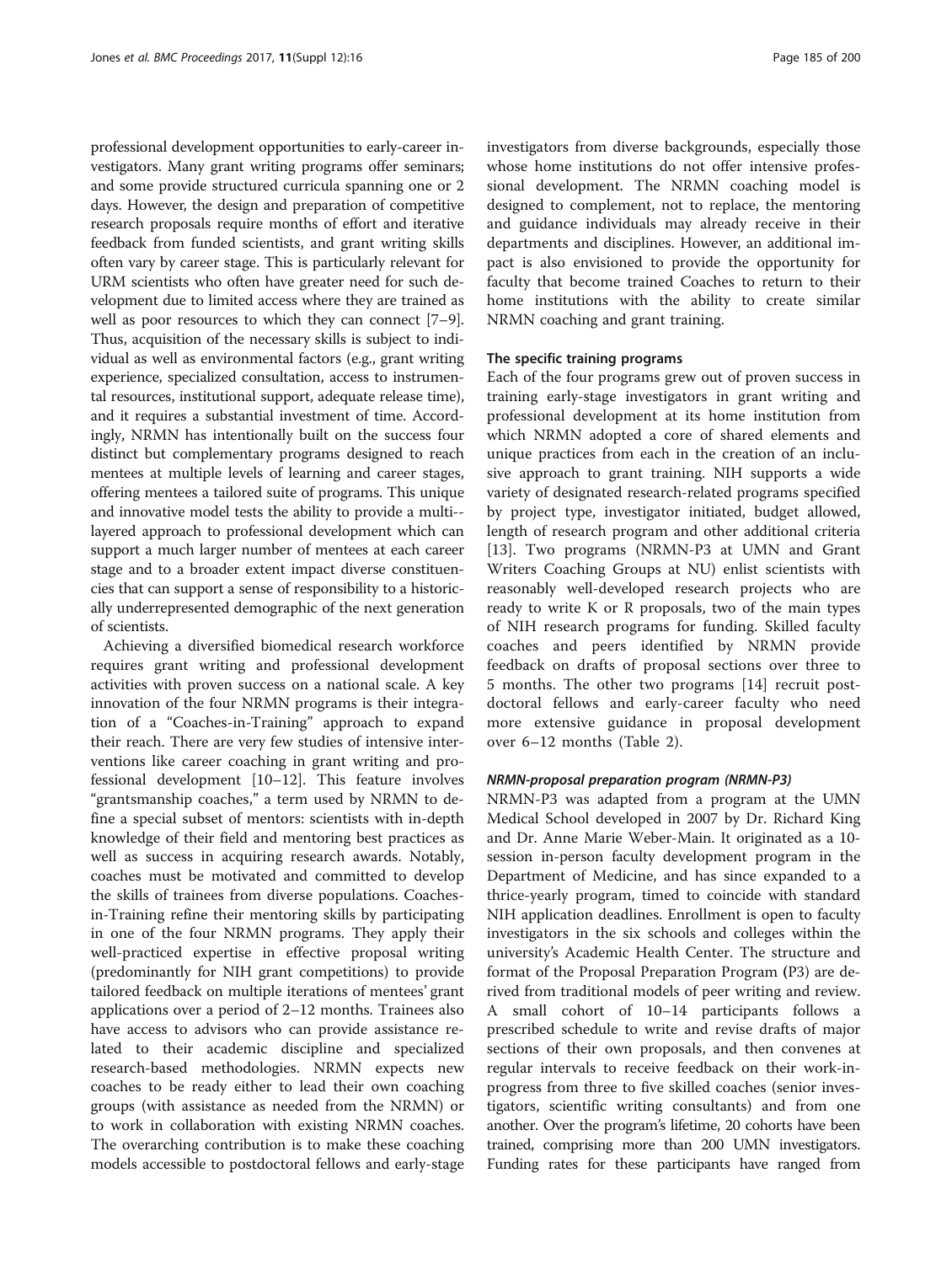<span id="page-3-0"></span>Table 2 NRMN program descriptions

| Program                                                        | <b>Duration</b>                                                                                       | Intended audience                                                                                                                                                                       | Unique approaches                                                                                                 |
|----------------------------------------------------------------|-------------------------------------------------------------------------------------------------------|-----------------------------------------------------------------------------------------------------------------------------------------------------------------------------------------|-------------------------------------------------------------------------------------------------------------------|
| Proposal Preparation<br>Program (NRMN-P3)                      | 2-day in-person kick off followed<br>by 5 months of bi-weekly virtual<br>meetings                     | Researchers who are ready to write at<br>program start; preparing new or<br>resubmission of a NIH-K or R-series<br>proposal                                                             | Structured, writing intensive, small<br>group with built-in mock study review                                     |
| <b>NRMN Grant Writers</b><br>Coaching Group                    | 2-day in-person kickoff followed by<br>4-5 months of virtual subgroup<br>meetings scheduled as needed | Researchers who are ready to write at<br>program start; preparing new or<br>resubmission of a NIH-K or R-series<br>proposal; special groups for R01-A1<br>submission are also available | Real-time feedback, strong emphasis on<br>rhetorical patterns that are common to<br>many NIH-style proposals      |
| <b>Grantwriting Uncovered</b><br>(GUMSHOE)                     | 3-day in-person kickoff followed by up<br>to 6 months of virtual bi-weekly<br>subgroup meetings       | Researchers with none to minimal<br>grant writing experience                                                                                                                            | Each cohort has a diverse, distinct<br>population focus, Extensive engagement<br>with NIH Grant Program Officials |
| Steps Toward Academic<br>Research (STAR) Fellowship<br>Program | Alternating in-person and virtual<br>meetings over 12 months                                          | Researchers with none to minimal<br>grant writing experience                                                                                                                            | In addition to grantwriting coaching,<br>training is also provided on professional<br>development                 |

The Professional Development Core of the National Research Mentoring Network (NRMN) offers four distinct but complementary programs to optimize participants' career stage: NRMN-P3 NRMN-Proposal Preparation Program, NRMN NU NU Grantwriters Coaching Groups, GUMSHOE Grantwriting Uncovered: Maximizing Strategies, Help, Opportunities, Experiences, NRMN-STAR NRMN-Steps Toward Academic Research

approximately 20% to 40% per cohort – laudable outcomes in the context of significant budget reductions over the past decade at federal agencies and foundations. Given its success and popularity, the program has become a training requirement for all UMN faculty who receive significant funding for research career development from the university's Clinical and Translational Science Institute KL2 Program and from the Building Interdisciplinary Research Careers in Women's Health K12 Program [[15, 16](#page-9-0)].

For the NRMN adaption of the UMN-P3, which was designed for researchers preparing their first major NIH research proposal, participants are expected to enter the program at the "ready to write" stage – that is, with reasonably well-developed scientific ideas, sufficient preliminary data, and the first draft of a Specific Aims page (which is a required section of all NIH proposals). This expectation helps to temper the false starts observed among participants who have not fully developed their planned approach or are still waiting for preliminary data to inform key aspects of their proposals. Participants are also asked to identify a local content mentor at or near their home institution (or a mentor from a previous training experience) who can offer disciplinespecific input during proposal development.

The program begins with an intensive two-day, inperson workshop. To prepare for the workshop, participants are asked to critically read and comment on a draft of a Specific Aims page and a biosketch (which is used to evaluate PI expertise in review processes) submitted by another participant. On arrival, they immediately engage in the group review process. Program coaches and Coaches-in-Training facilitate group review and offer their own feedback. Afterward, participants attend individual coaching meetings to discuss their drafts in more detail. The workshop agenda is rounded out with didactic sessions (e.g., on the development of specific proposal sections, the use of graphics, and reader-friendly document design) and two interactive panel discussions. The first features recently funded early-stage investigators, who share their stories of persistence and lessons learned on the road to funding; the second features well-funded senior investigators, who offer their perspectives on how to interpret and respond to reviewer critiques in NIH Summary Statements.

NRMN-P3 training continues over the next four to 5 months in the form of seven virtual group review sessions conducted by videoconference. Participants deliver an oral critique of one of their peers' drafts, drawing from guidance provided in writing rubrics and templates for Summary Statements. This process gives participants experience as reviewers while providing writing examples to emulate. It also fosters deeper connections within the cohort, creating the potential for future interdisciplinary and cross-institutional collaborations. Coaches provide oral critiques at each meeting, attending to each project's scope, methodological rigor, and anticipated impact, as well as to its prose and presentation. Their explicit focus is helping trainees understand how to meet reviewers' expectations for detail and clarity. Participants and coaches are encouraged to share more detailed written critiques or suggestions for revision by email. Peer review assignments are rotated within the group so that, over time, each participant can hear the perspectives of a range of reviewers. Participants' local content mentors are also asked to attend two of these videoconferences so they can discern how the proposals might be perceived by researchers in disparate fields and assist participants with revisions between meetings. This schedule is ambitious, as it is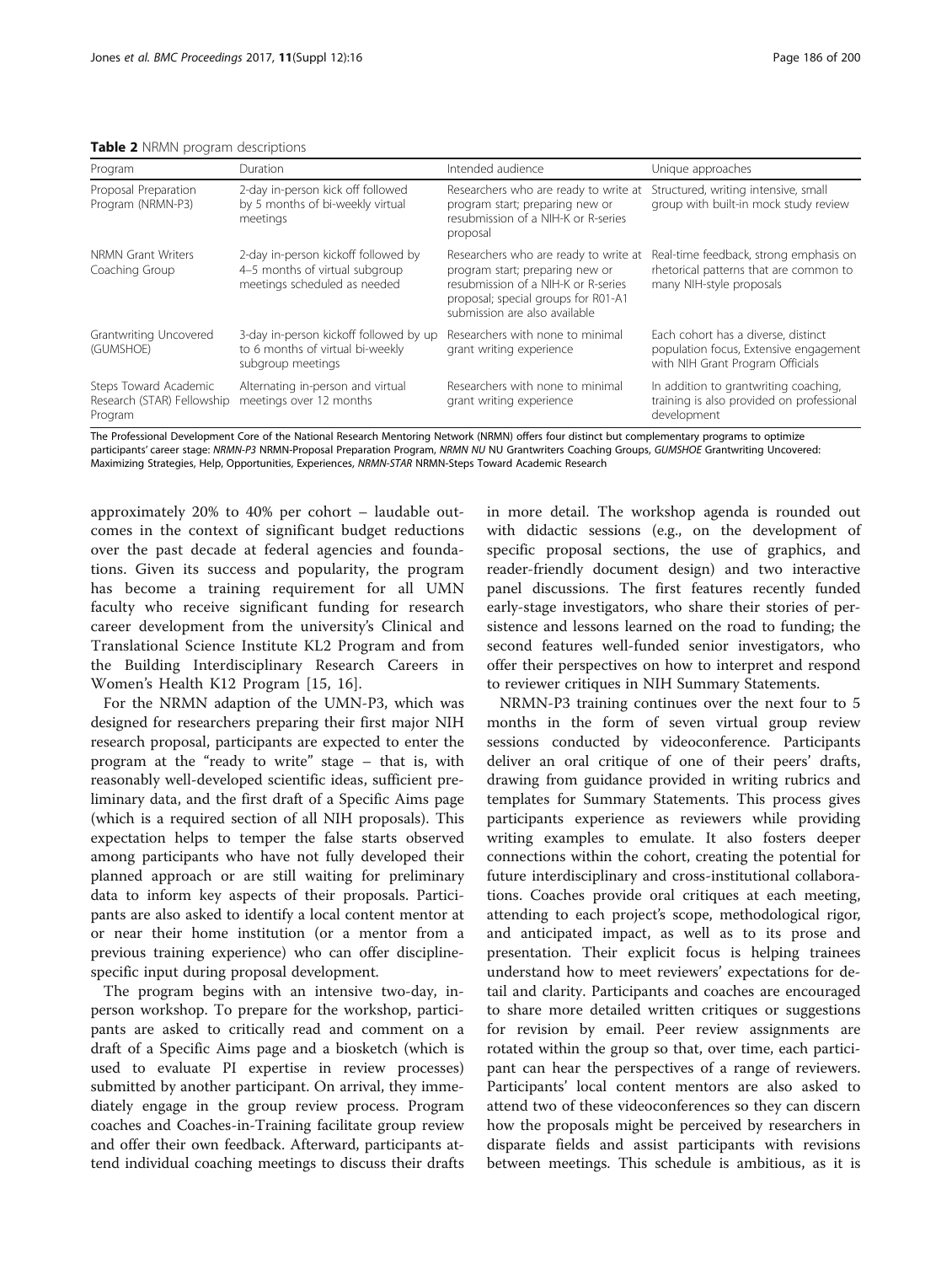designed to keep participants writing and revising well ahead of their submission deadlines. The program culminates in a formal review of completed drafts in the manner of an NIH study section. Reviewers for this event are solicited through recommendations by the participants and their local content mentors, or by inviting senior investigators who have applied to serve in this role through NRMN.

Coach training in NRMN-P3 occurs largely through real-time engagement with a cohort of mentees in collaboration with current coaches. The lead coaches strive to model desirable coaching behaviors. These include 1) bringing attention to common proposal criticisms that reviewers articulate during study section meetings; 2) prompting participants to include the specific details expected in the Approach and Training Plan sections of specific grant mechanisms or study designs, as these are often neglected by less experienced applicants; 3) identifying gaps in logic within the proposal narrative; 4) balancing honest criticism with appreciation for participants' scientific ideas and writing progress; and 5) tailoring feedback to match participants' skill level.

The conceptual and practical aspects of the NU Grant Writers Coaching Groups have been in development since the late 1990s. At that time, Dr. Richard McGee began looking for better ways to assist young investigators with grantwriting at the Mayo Clinic College of Medicine, which traditionally offered only day-long seminars. The core design elements of the Grant Writers Coaching Groups have been refined gradually since then, and in 2008 became the linchpin of research-related faculty development in the Feinberg School of Medicine at NU. Since 2008, more than approximately 300 junior faculty and postdoctoral fellows have engaged in some way with this novel group process. Writing groups begin every 4 months, and participants are encouraged to start even if they are unsure of their readiness to write. Over the years, about 40% of those who start in a group continue through proposal submission, and of those, about half are successful either with first or subsequent revised applications. Additional evidence of the effectiveness of this approach appears in the high rate of repeat participants and in word-of-mouth advertising from past participants to promote new enrollment. This model has also been successfully replicated and expanded in collaboration with the Association of American Medical Colleges through their annual Minority Faculty Career Development Seminar.

The NU model emphasizes sustained coaching over a three- to four-month period, offering trainees substantial practice in using the terminology and rhetorical patterns typically found in NIH-style proposals to convey key messages. A significant strength of this model is the ongoing work of the writing group, which engages in an intense and iterative process in real time, offering immediate, constructive feedback on successive drafts of each trainee's proposal. The program begins with a oneto two-day session that provides an overview of the peer-review processes used by NIH, followed by an introduction to a series of online tools developed to guide grantwriters through each part of their proposals. The rest of the inaugural session is devoted to reviewing a draft Specific Aims page from each participant. Central to this model is oral feedback, led by the coach, which is not a critique but a review of the thought process triggered in the coach by each word, sentence, and paragraph in the draft. The dialogue and feedback that result are far richer than those typically achieved when a reviewer provides written comments. In addition, the group model enables participants other than the author of the draft under review to benefit from the process. They quickly begin to provide their own input as they practice the behavior modeled for them. The entire conversation is audio-recorded and sent to the author to use during revisions. After the initial in-person session, the writing group meets every one to 2 weeks by videoconference, employing the same process used in the in-person session. In most groups, at least three videoconferences are devoted to the Specific Aims page, a foundational component of proposals that must create a logical and scientific roadmap for the rest of the proposal. This focus enables simultaneous consideration of issues in prose construction, logical argumentation, and research design. A similar process continues for the Significance, Innovation, and Training components of other grant applications. Writing groups usually bring less attention to the Approach section unless they have the detailed scientific knowledge to give appropriate feedback. Over a three- to four-month period, this model allows for rich, ongoing discussions of the major sections of each trainee's proposal. As needed, the group process can be further enriched by one-on-one sessions involving the coach and each trainee. In addition to facilitating the learning needed to master grantwriting, the group model encourages camaraderie among its members, potentially mitigating the feelings of isolation and insurmountable barriers that are often experienced by earlystage scientists.

As Coaches-in-Training, faculty with extensive experience writing and reviewing proposals rapidly develop the abilities needed to lead a group and employ oral and written feedback in an iterative process. Training in these skills is provided before any groups meet, so that new coaches can observe the approach modeled in an actual writing group during its initial in-person session. After the short experience of observing, new coaches are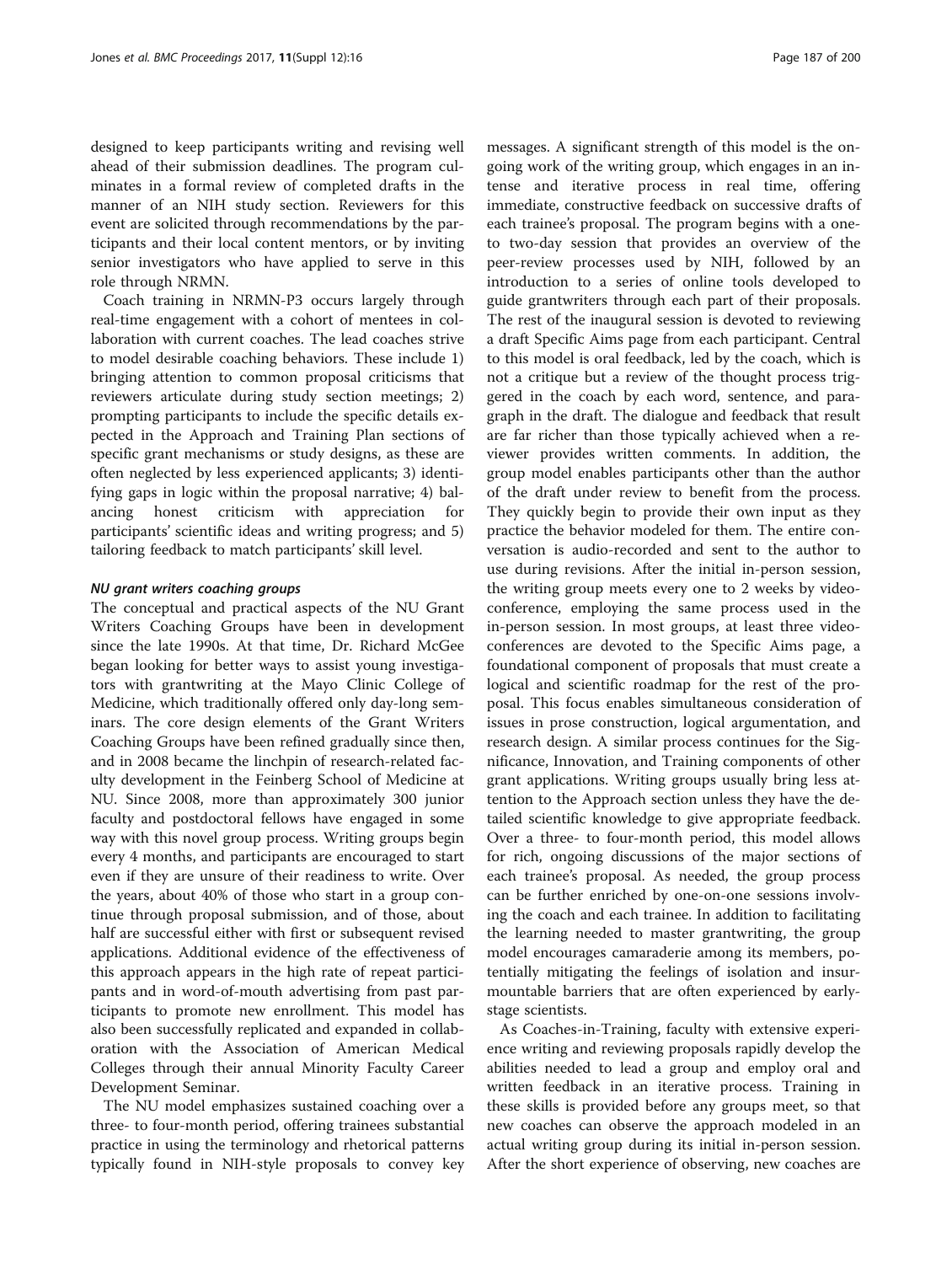ready to adopt the model and take over their own groups right away. Additional guidance, as needed, is available to them from the model's designer. In this way new coaches gain the knowledge and experience necessary to lead future cohorts. Among the most important facilitation skills that they acquire is how to balance peer-to-peer advice on a trainee's proposal with expert critique. To date, more than 55 coaches have been trained in this model. They have led more than 50 groups comprising 190 postdoctoral researchers and junior faculty. By the end of 2016, 10–15 additional groups will be initiated with approximately 60 new participants and 12–15 new Coaches-in-Training.

# Grantwriting uncovered: maximizing strategies, help, opportunities, experiences (GUMSHOE)

Originating at the University of Colorado Anschutz Medical Campus (Dr. Spero M. Manson) and Washington State University (Dr. Dedra S. Buchwald), and initially offered in 2015, GUMSHOE springs from innovative best practices developed in the Native Investigators Development Program. The latter effort has been funded by NIH for the past 20 years, and has achieved remarkable success in increasing the number of American Indian and Alaska Native PhDs and MDs who obtain NIH research funding [[17](#page-9-0)–[19\]](#page-9-0). Since its inception, the program has retained 92% of applicants initially admitted, more than one-third of whom were tenured at their home institutions. It has also produced 48 graduates who have collectively generated more than 425 peer-reviewed publications and secured in excess of \$100 million in NIH funding as principal investigators over the last 20 years.

GUMSHOE is offered twice per year. Each program cycle lasts 6 months, and each program cohort is limited to 25 participants who are supported by 8–10 coaches. To optimize participant/coach interactions and coordinate workshop emphases, each program cycle focuses on conducting NIH-sponsored research with a specific health disparities population or populations. These include 1) American Indians, Alaska Natives, Native Hawaiians, and other Pacific Islanders; 2) African Americans; 3) Hispanics/Latinos; 4) rural residents; and 5) other NIH-specified populations, as resources permit [[2\]](#page-9-0).

After they are selected for the program, through a multi-step process involving an application, letters of reference, a writing sample, and an interview, GUM-SHOE participants are required to complete an online writing class. The curriculum involves completing exercises on writing the Specific Aims page of an NIH proposal; drafting and submitting their own Specific Aims page; and watching videos on the NIH process for proposal review. Mentees receive at least one round of extensive feedback regarding the Specific Aims submitted at the time of application, and must revise said aims accordingly prior to the initial meeting. Each participant is also assigned to a GUMSHOE coach by the two program directors (Dr. Manson and Dr. Buchwald).

After completing the online class, participants attend a three-day, in-person workshop that formally launches the program. The workshop introduces participants to one another and to their coaches, and includes didactic, experiential, and small-group work. Didactic elements focus on research support mechanisms, funding trends, key elements of application format and content, criteria for the multi-stage NIH review process, and common errors in preparation. Experiential components help participants select research questions that are amenable to investigation and that reflect the interests of potential sponsors as well as individual GUMSHOE participants. Once an appropriate question is chosen, workshop emphasis shifts to the process of crafting a wellarticulated, persuasively written, logically consistent Specific Aims page as the cornerstone of the proposal. Small-group work involves frequent discussions that constructively critique each iteration of each participants' Specific Aims in terms of clarity, logic, organization, and feasibility. Numerous examples of Specific Aims pages from previously funded applications are offered as models to emulate. Each participant then collaborates with his or her coach on establishing an individualized work schedule to draft, revise, and complete a full proposal over the remaining 6 months of the program cycle. Schedules typically include at least two 30-min telephone conferences per month.

Four key features of GUMSHOE distinguish this approach from other, similar offerings. First, during the three-day workshop, several senior methodologists circulate among participants and coaches to consult on features of participants' study designs that are essential to addressing the research question proposed in the Specific Aims. Such features include the overall approach, sampling methods, and analytic plans. This early direction is especially effective in moving participants toward feasible, scientifically rigorous approaches and making proposal preparation more efficient. Second, the GUMSHOE workshop includes a 1.5 h interactive webinar that features a panel of three NIH Grant Program Officials (GPOs) who describe their respective journeys to service at NIH, review the nature and extent of their duties and responsibilities, and offer concrete strategies for when and how applicants should communicate with Program Officers. Their richly illustrated presentations are followed by wide-ranging question-and-answer sessions during which participants can introduce themselves and explore topics specific to their circumstances. Third, after each participant's Specific Aims page is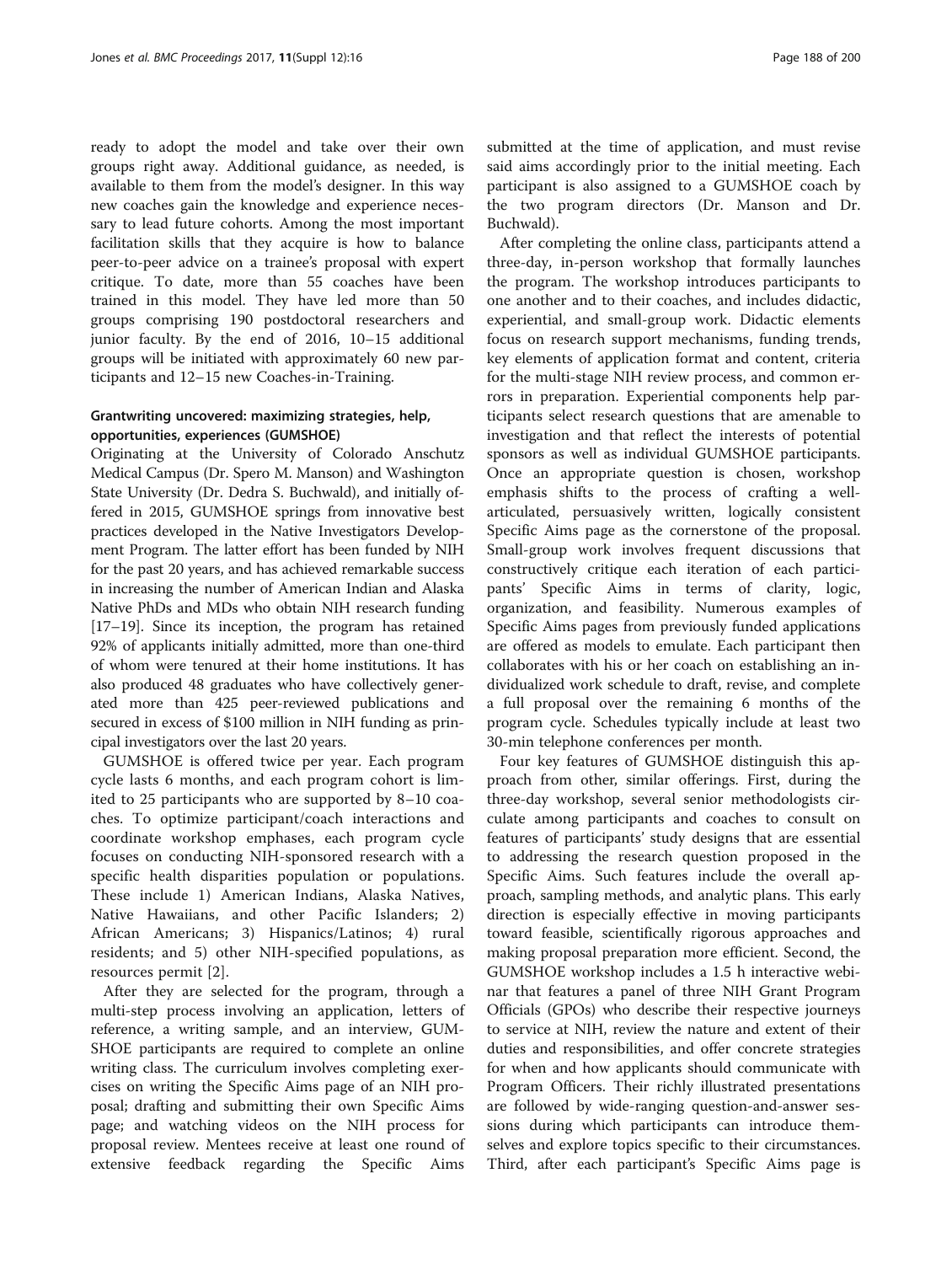carefully vetted by the coaches, the program directors forward these pages – along with brief descriptions of participants' interests, institutional affiliations, potential NIH Institutes or Centers, and preferred funding mechanisms – for review by a small, committed contingent of NIH grant program officers (GPOs). Their review attempts to ensure optimal alignment of the proposed work with the funding emphases of appropriate NIH units, and identifies responsible GPOs within those units. The GPOs, in turn, review and critique each Specific Aims page and offer a review of each proposal as it nears readiness for submission. Fourth, by focusing on specific populations of interest during each offering, GUMSHOE builds learning communities that transcend the program itself. Mentees – faced with similar challenges in terms of science, institutional experience, and social expectations – bond in ways beyond disciplinary affiliation and commitment to research careers. They enjoy an opportunity to share a sense of mission with others that reinforces their original commitments and offers membership in a reference group that is personally as well as professionally meaningful.

The peer-to-peer learning process engendered during the GUMSHOE workshop is sustained over the ensuing 6 months through a web-based system that allows participants to post their completed application components (e.g., Specific Aims, Background and Significance, Innovation, Approach, Human Subjects, Facilities) for review and comment by their counterparts in the same cohort. In this way, learning moves beyond the coach/trainee dyad to include insights shared among participants. This process speeds the discovery of revised rules and emerging funding emphases. The web-based system also provides access to an array of resources relevant to the preparation of competitive applications, including examples of biosketches, proposals funded by various mechanisms, NIH Summary Statements, and follow-up responses.

To date, 30 coaches representing 19 different disciplines have mentored 89 NRMN mentees in the GUMSHOE program. All coaches are experienced NIH-funded investigators. Their training is accomplished through direct participation in the three-day workshop. It emphasizes modeling and frequent debriefing, combined with analysis of participant progress and barriers to success.

## NRMN-steps toward academic research (NRMN-STAR)

In 2005, UNTHSC established the Texas Center for Health Disparities (TCHD) to foster the relationships needed for effective health disparities research and to promote education and training for academic institutions. To achieve these ends, the TCHD Research Training and Education Core created the Steps Toward Academic Research (STAR) fellowship, which assembles a diverse group of early-stage faculty for training in professional skills and career advancement [\[20](#page-9-0)]. STAR emphasizes the conduct of health disparities research and the development of successful grant applications. The NRMN-STAR Coaching Group was subsequently modeled on STAR (Dr. Jamboor Vishwanatha and Dr. Harlan P. Jones, Program Directors). Its unique focus is the recruitment of faculty from historically under-resourced colleges and universities who need significantly more than a three- to six-month grant writing experience. Trainees of NRMN-STAR are selected based on their motivation and potential to develop a research project, with the understanding that many will require supplemental training. To meet this need, TCHD designed a 12-month curriculum. Its structure recognizes that junior faculty and postdoctoral fellows often find it difficult to accept a summer-long fellowship requiring an extended absence from home and family. NRMN-STAR therefore combines on-site professional development and education with distance learning, including online digital meetings and a resource repository. Throughout the year, participants focus on developing research proposals, with the goal of preparing a complete proposal to submit during the next NIH grant cycle.

The NRMN-STAR coaching model plays an integral role in facilitating grant writing and professional development. Coaches are established faculty from across the U.S. with extensive grant writing experience and interest in training early-stage researchers. Each coach is typically matched with two trainees based on research interest to form a coaching team. NRMN-STAR also utilizes "content coaches" to augment the grant writing process. Content coaches offer discipline-specific content expertise to trainees. They begin their training by attending a two-day kickoff meeting where they learn about the program curriculum and the principles of NRMN-STAR. Next, they engage in real time with the NRMN-STAR curriculum, as facilitated by the program directors. In addition to intensive coaching interactions within their teams, trainees and coaches benefit from activities in which the entire cohort forms a working group. This peer-to-peer experience builds a community of learners and fosters a broader exchange of best practices in grant writing and professional development. To date, NRMN-STAR has trained 11 coaches and 32 postdoctoral fellows and junior faculty.

## Conclusion and significant contributions

The skills required for grant writing at the postdoctoral and junior faculty levels are highly variable. Equally variable is the provision of institutional resources to support proposal development by early-stage investigators from underrepresented groups in biomedical, behavioral and social sciences. Therefore, professional development programs that extend beyond institutional borders are critically needed. NRMN's significant contribution is the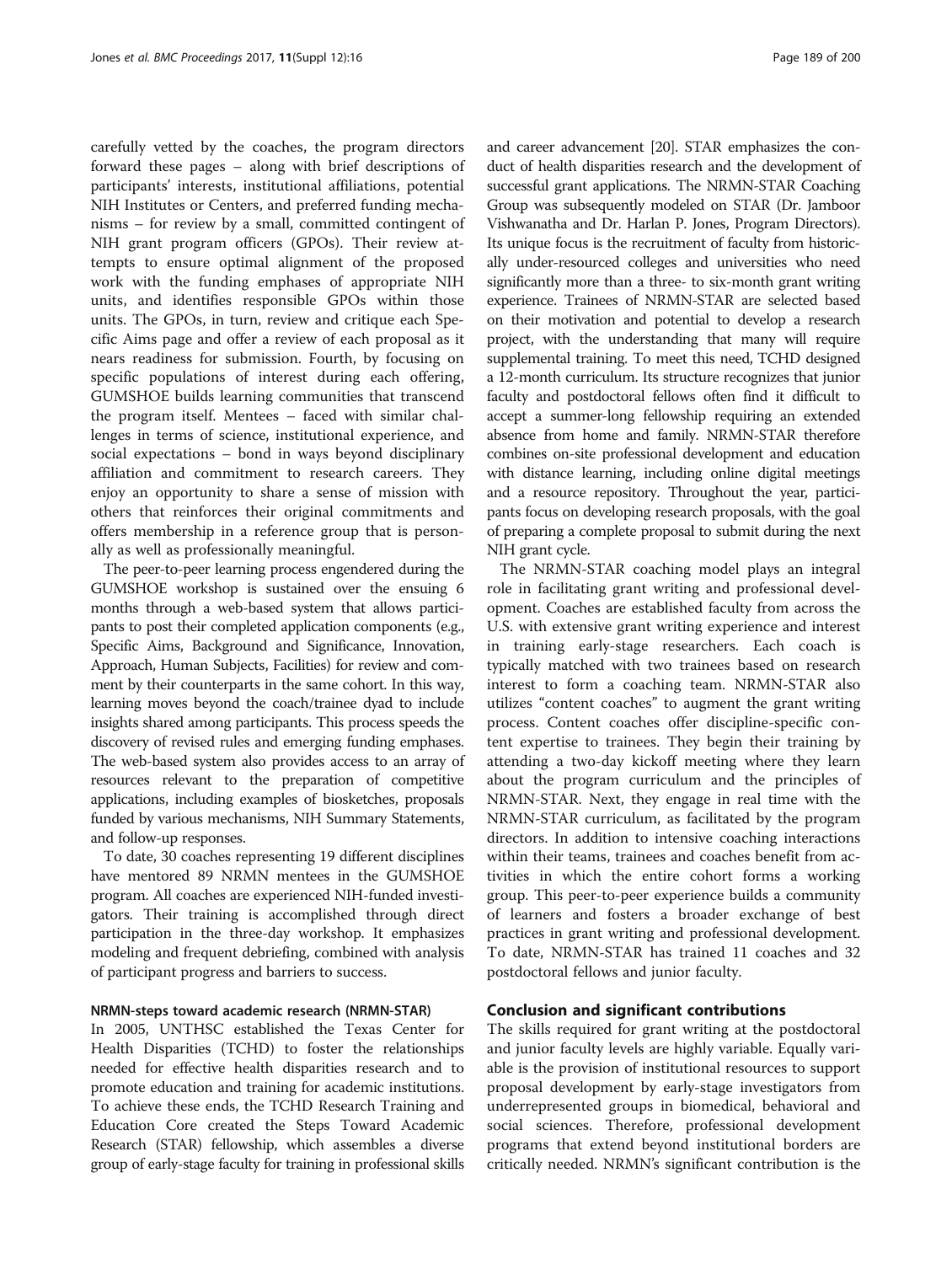<span id="page-7-0"></span>

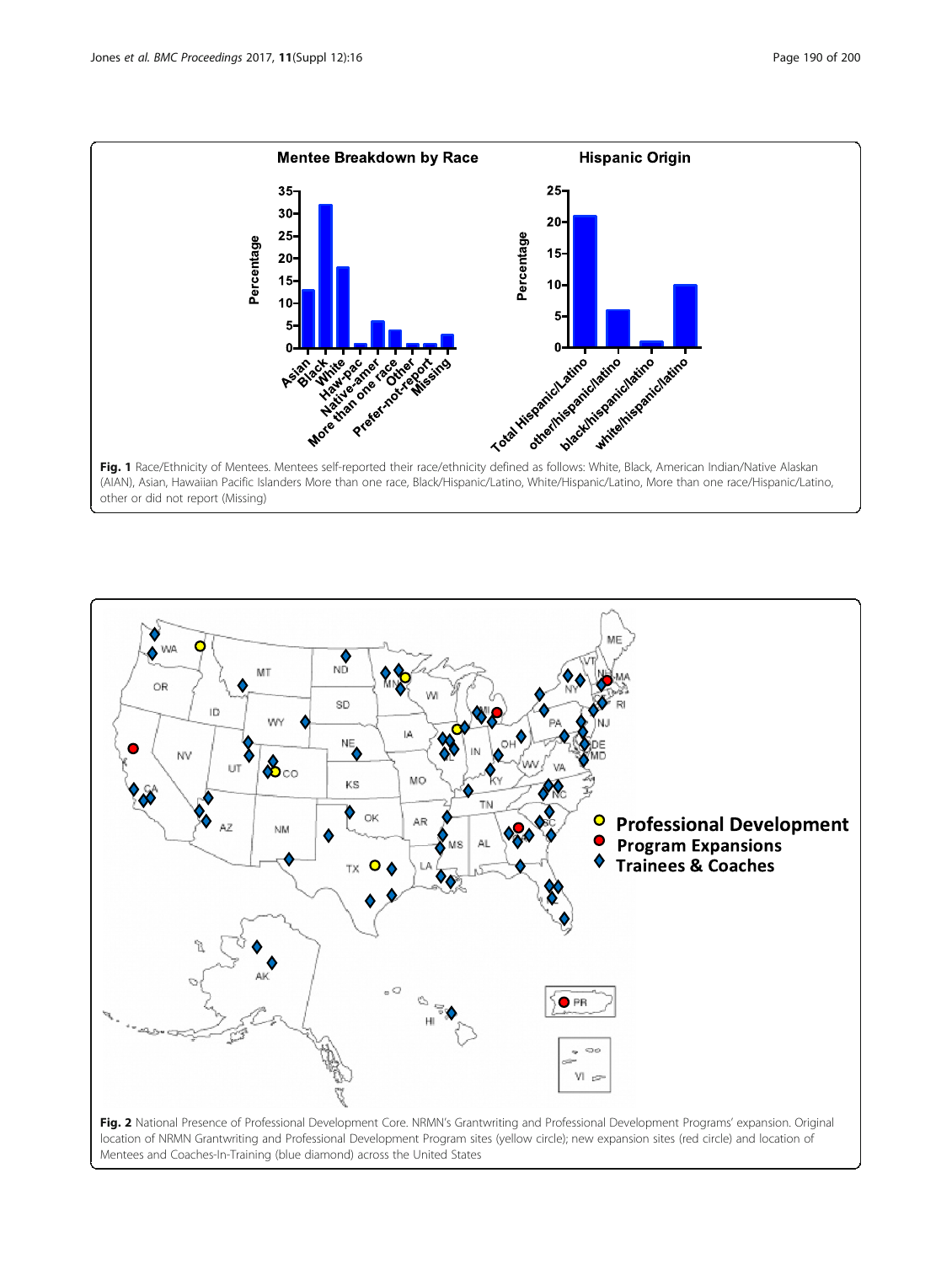implementation of four intensive, complementary curricula in grantwriting and professional development that enables individualized, iterative feedback from successful senior researchers with demonstrated skills in working with minority investigators at different stages of their careers. The four curricula also help to develop a critical mass of grantwriting coaches with the requisite skills for this work. The Coaches-in-Training model implemented by NRMN prepares faculty to be effective grantwriting mentors, thereby providing a sustainable mechanism to deliver transformative professional development experiences to large numbers of underserved postdoctoral fellows and junior faculty.

#### Current and anticipated outcomes

A key outcome of NRMN's approach to grant-training is to increase a sustainable architecture that will support and facilitate harnessing the collective expertise of successful scientists in the interest of accelerating the research career development of a diverse constituency of faculty. Considering that proposals are a key element of academic job applications, NRMN programs targeting postdoctoral fellows is one its impactful innovations. Although outcomes are premature, it is expected that such programs will also help URM scientists to be more successful in obtaining faculty positions. As an outcome, we expect to see an increase in the number and proportion of URMs progressing in their faculty career in part by receiving NIH research grant awards. Collectively, a diverse representation of URMs have participated as trainees across all programs including postdoctoral fellows and a growing diverse cadre of faculty Coachesin-Training. Recruitment encompasses participation from partner minority-serving institutions, attendance at the Annual Biomedical Research Conference for Minority Students, Society for Advancing Chicanos/Hispanics and Native Americans in Science and fostering collaboration with scientific National professional societies. To date, African Americans (Blacks) and Hispanic/Latino populations comprised most of the participants followed by White and Asians. Collectively, Native-American and Hawaiian Pacific Islanders comprised made up 6% of the cohorts (Fig. [1](#page-7-0)). The NRMN Professional Development Core programs have successfully expanded from their original institutional settings by introducing five new locations to host one of NRMN's grant writing programs. This has allowed NRMN to reach new participants trainees and train new coaches on a national scale (Fig. [2](#page-7-0)). Data on the efficacy of each program have begun to accrue, including numbers of proposals submitted, reviewed, resubmitted, and funded. In addition, baseline self-reported data is being collected from trainees providing value information of their grantwriting proficiency and confidence in persistence in

biomedicine research. By the end of the first 5 years of funding, NRMN investigators will have accumulated substantial data to assess which program is most effective in which setting, and for which types of early-career trainees. The four programs are also learning best practices from each other and adding effective new practices to complement existing approaches. The support from NIH to expand four different models instead of collapsing them into a single program appears sound, as it promises to identify best practices for successful career development among minority researchers.

#### Abbreviations

GUMSHOE: Grantwriting uncovered: maximizing strategies, help, opportunities, experiences; NIH: National Institutes of Health; NRMN: National research mentoring network; NU: Northwestern University; P3: Proposal preparation program; PDC: Professional development core; STAR: Steps toward academic research; UC: University of Colorado Anschutz Medical Campus; UMN: University of Minnesota; UNTHSC: University of North Texas Health Science Center; WSU: Washington State University

#### Acknowledgements

The authors would like to recognize the directors and associate directors of the NRMN Professional Development Core for providing valuable insight during the development and review of this manuscript. The authors would like to extend a special thank-you to Andrea Gouldy, Kristin Eide and Thaddeus Unold, and for their contributions to the editing and collection of program data. They also thank Raymond M. Harris, PhD, for assistance with editing and formatting the manuscript.

#### Funding

Work reported in this publication was supported by the National Institutes of Health Common Fund and Office of Scientific Workforce Diversity (USA). Publication of this article was funded by the CEC awards U54GM119024 and U54GM119024–03:S1 administered by the National Institute of General Sciences (NIGMS). Research reported in this publication was supported by the National Institute Of General Medical Sciences of the National Institutes of Health under award number U54GM119023. The content is solely the responsibility of the authors and does not necessarily represent the official views of the National Institutes of Health.

#### Availability of data and materials

Not a data-based article.

#### About this supplement

This article has been published as part of BMC Proceedings Volume 11 Supplement 12, 2017: The Diversity Program Consortium: Innovating Educational Practice and Evaluation Along the Biomedical Research Pathways. The full contents of the supplement are available online at [https://bmcproc.biomedcentral.com/](https://bmcproc.biomedcentral.com/articles/supplements/volume-11-supplement-12) [articles/supplements/volume-11-supplement-12.](https://bmcproc.biomedcentral.com/articles/supplements/volume-11-supplement-12)

#### Authors' contributions

All authors jointly contributed to the conception and design as well as acquisition of data and interpretation of data in this work. All contributing authors have approved this manuscript as presented here in its final form.

#### Ethics approval and consent to participate

Not applicable.

#### Consent for publication

Not applicable.

#### Competing interests

The authors acknowledge that there are no conflicts of interest related to the publication of the information within in this manuscript.